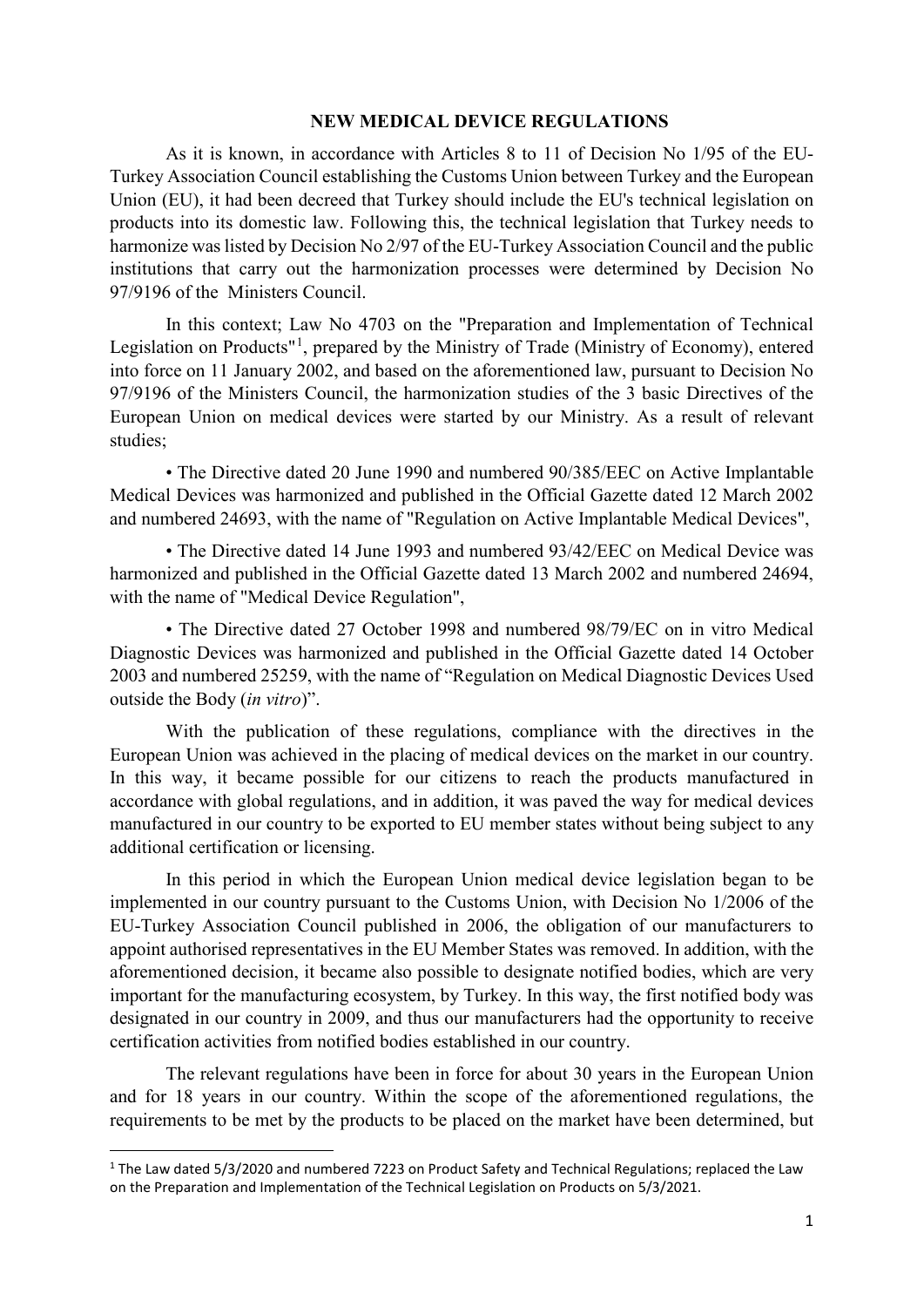with the continuous development of technology, innovative products have emerged in the field of medical devices, as in almost every field. In this context, the EU Commission started a study in 2010, and in 2012, the proposals presented by the EU Commission to the EU Parliament and the Council and the current directives were decided to be revised as Regulations.

In this context, the legislation updated to comply with current technology and living standards, and the "Regulation (EU) 2017/745 on Medical Devices", in order to replace the Directives on Active Implantable Medical Devices and on Medical Devices, and the "Regulation (EU) 2017/746 on in vitro Diagnostic Medical Devices", in order to replace the Directive on In Vitro Diagnostic Medical Devices, were published in the EU Official Journal on 05 May 2017 and entered into force in the EU as of 26 May 2017.

The Medical Device Regulation fully implemented in the EU and in our country, simultaneously as of 26 May 2021. The In vitro Diagnostic Medical Device Regulation will be fully implemented as of 26 May 2022.

In accordance with the new regulations, the Regulations dated 07/06/2011 and numbered 27957 on Medical Device and on Active Implantable Medical Devices have been repealed, except for the transitional provisions specified in Article 108 of the Regulation.

Additionally, "*In vitro* Diagnostic Medical Device Regulation" prepared in parallel with the "*In vitro* Diagnostic Medical Devices Regulation (EU) 2017/746" was published in the Official Gazette on 02.06.2021, except for some provisions of the relevant Regulation that came into force as of 26.05.2021, other provisions will enter into force as of 26/05/2022.

By these newly published regulations, it is aimed to protect the health and safety of patients and users at a high level, supply high-quality medical devices, support innovation, and create a transparent, robust and sustainable medical device market.

In this context; in accordance with the regulations in question, economic operators, manufacturers, authorised representatives and importers in our country will also register in the EUDAMED database. The obligations and requirements related to EUDAMED will apply 6 months after the Commission publishes a notice in the EU Official Journal that EUDAMED is fully functional and meets its functional specifications. EUDAMED is scheduled to be officially launched on May 26, 2022, however, the module on Actor Registration is currently available on a voluntary basis. In the coming days, economic operators in Turkey will also be able to notify the actor registration module.

Until EUDAMED is fully functional, the regarding provisions of the Regulations dated 07/06/2011 and numbered 27957 on Medical Device and on Active Implantable Medical Devices, will continue, especially including relevant information on vigilance reporting, clinical investigations, registration of devices and of economic operators and certificate notifications.

In addition, with the Medical Device Regulation, some product groups have been included in the regulation, the definition of a medical device has been expanded and prognostic devices have begun to be defined as medical devices.

Again, with the new regulations, class changes are foreseen for some products. In particular, some class I medical devices may have been up-classified, and thus a notified body audit and EC certificate will be required for placing these products on the market. A new subclass named class I reusable devices (class Ir) has been created for product groups such as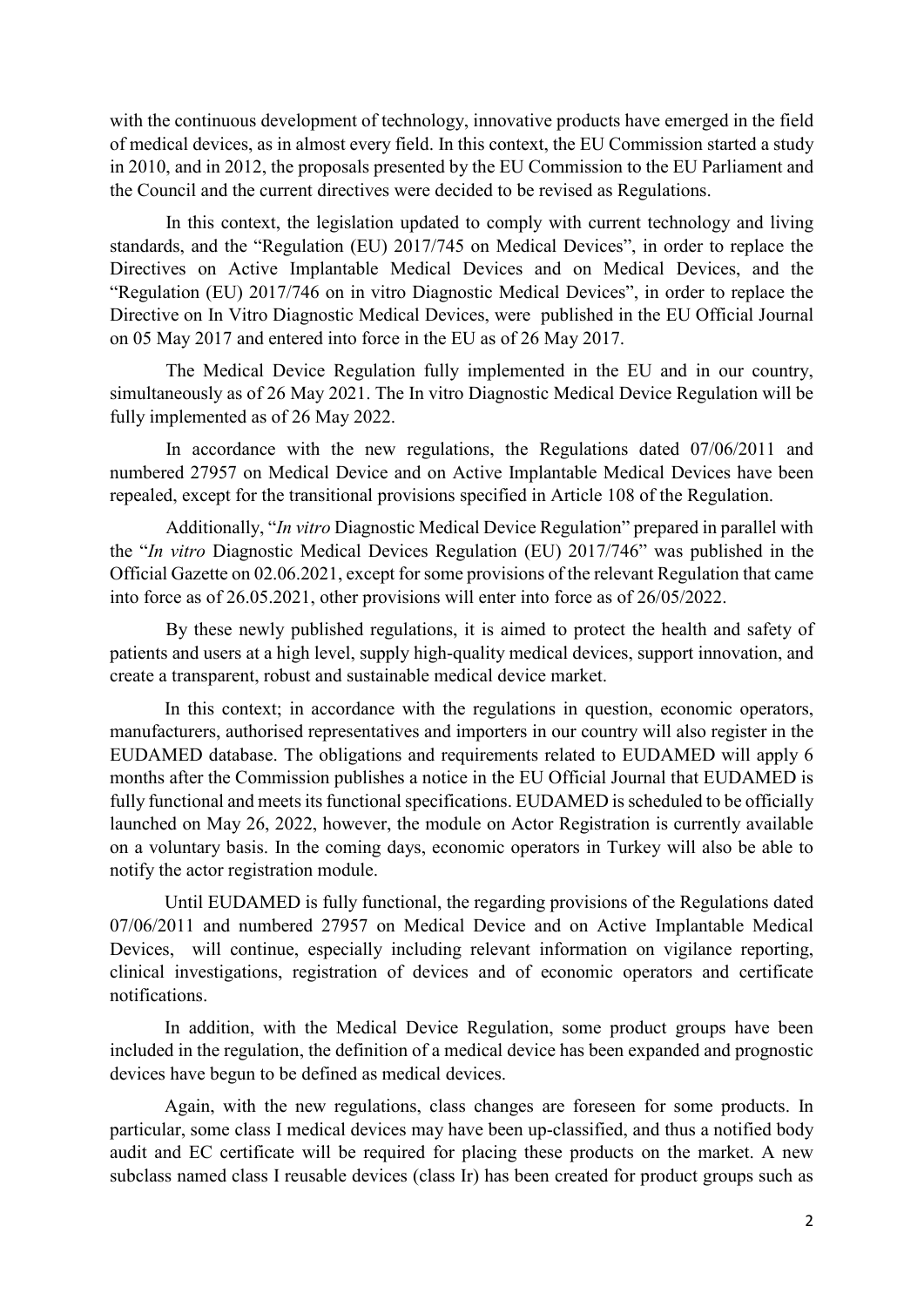surgical instruments. According to the current regulation, products such as disposable surgical instruments, etc. placed into the market as class I have been brought to a higher level of scrutiny by the new regulation. In this context, after the relevant transition period, manufacturers will not be allowed to place on the market medical devices within the class Ir category only with a declaration of conformity, and the new regulations require a notified body audit and EC certificate for such products.

In this direction;

- 1. Medical devices, which are classified as class I other according to the Medical Device Regulation published in the Official Gazette dated 07/06/2011 and numbered 27957 and are classified as class I other pursuant to the new regulations, can be placed on the market in accordance with the new regulations as of 26/05/2021.
- 2. Devices that are classified as class I is other according to the Medical Device Regulation published in the Official Gazette dated 07/06/2011 and numbered 27957 , but are up-classified (Class Ir, class Im, Class Is, class IIa, Class IIb and Class III ) according to the newly published regulations, and devices with a valid certificate issued in accordance with the Medical Device Regulation and the Regulation on Active Implantable Medical Devices published in the Official Gazette dated 07/06/2011 and numbered 27957, provided that they will continue to comply with the aforementioned Regulations as of 26/05/2021 and there is no significant change in the design and intended use of the devices in question, may be placed on the market until 26/05/2024, and may be made available on the market or continue to be put into service until 26/05/2025. However, even if they continue to comply with the aforementioned regulations and there is no significant change in the design and intended use of the device in question, medical devices within the scope of this article will not be allowed to be placed on the market after 26/05/2024 and will not be possible to be made available on the market as of 26/05/2025.
- 3. Although some exceptions regarding placing on the market have been defined in the relevant regulations for the devices specified in the first and second articles, the manufacturers and importers of such products will ensure that these products meet the requirements regarding post-market surveillance, market surveillance, vigilance, registration of economic operators and of devices in accordance with the new regulations.
- 4. On the other hand, certificates issued by notified bodies within the scope of the Medical Device Regulation and Active Implantable Medical Devices Regulation published in the Official Gazette dated 07/06/2011 and numbered 27957, provided that **there is no significant change in the design or purpose of use** of the products except for EC Certificates issued within the scope of Annex IV, will remain valid until 27/05/2024. Certificates issued under Annex IV will remain valid until 27/05/2022. Within the scope of such validity period, the notified body issuing the certificate will continue to be responsible for the